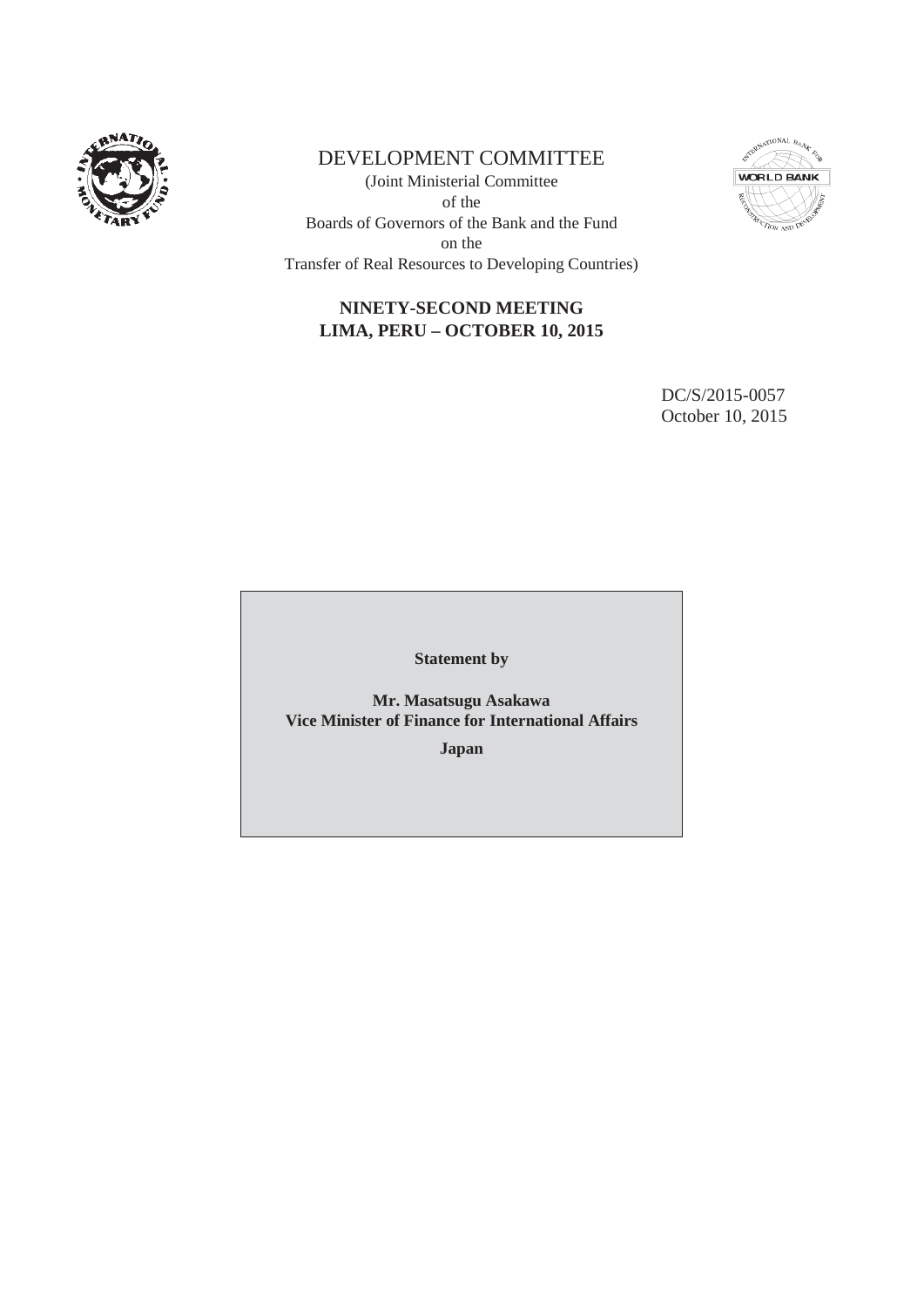### **Statement by**

# **Mr. Masatsugu Asakawa Vice Minister of Finance for International Affairs**

## **Japan**

### **92nd Meeting of the Development Committee**

## **October 10, 2015 Lima, Peru**

### **1. Introduction**

The international community has made efforts to eradicate extreme poverty toward the Millennium Development Goals (MDGs) and has achieved significant results. For example, the number of people living in extreme poverty declined from around 1,950 million in 1990 to around 900 million in 2012, and the goal of halving the extreme poverty rate from its 1990 level was achieved before the target year of 2015. These achievements should be attributed to the sincere efforts made by both donor and developing countries to promote economic development and poverty reduction.

Meanwhile, the Ebola pandemic in 2014, natural disasters, and climate change events indicate that unresolved and new challenges have appeared over the past 15 years. Japan welcomes the adoption of the 2030 Agenda for Sustainable Development at the United Nations Summit in September this year in order to tackle the remaining and newly emerging challenges.

Development communities, where developed countries and international organizations including multilateral development banks (MDBs) played a central role, have diversified as emerging economies and private organizations have increased their presence as development partners. Moreover, private investment as well as cross-border remittances have increased overwhelmingly compared to Official Development Assistance (ODA) funds. Domestic resources in developing countries have also increasingly affected their own economic development.

It is necessary to intensively discuss the challenges on which the World Bank Group (WBG) should focus, the role it should play, and how it can secure the necessary funds to work on the 2030 Agenda. This needs to be done while paying attention to the WBG's Twin Goals, of ending extreme poverty by 2030 and boosting shared prosperity, as well as to its comparative advantage and mutual complementarity with other international organizations.

# **2. The WBG's role under the 2030 Agenda**

The 2030 agenda is comprehensive and wide-ranging. It is important to identify the areas to be emphasized and provide support in a focused and continuous manner in order to effectively utilize limited financial resources for development. I will express Japan's particular expectations toward the WBG in light of the four challenge areas identified by WBG management, namely: (1) crisis prevention, preparedness and response; (2) meeting infrastructure needs; (3) combating climate change; and (4) improving development data.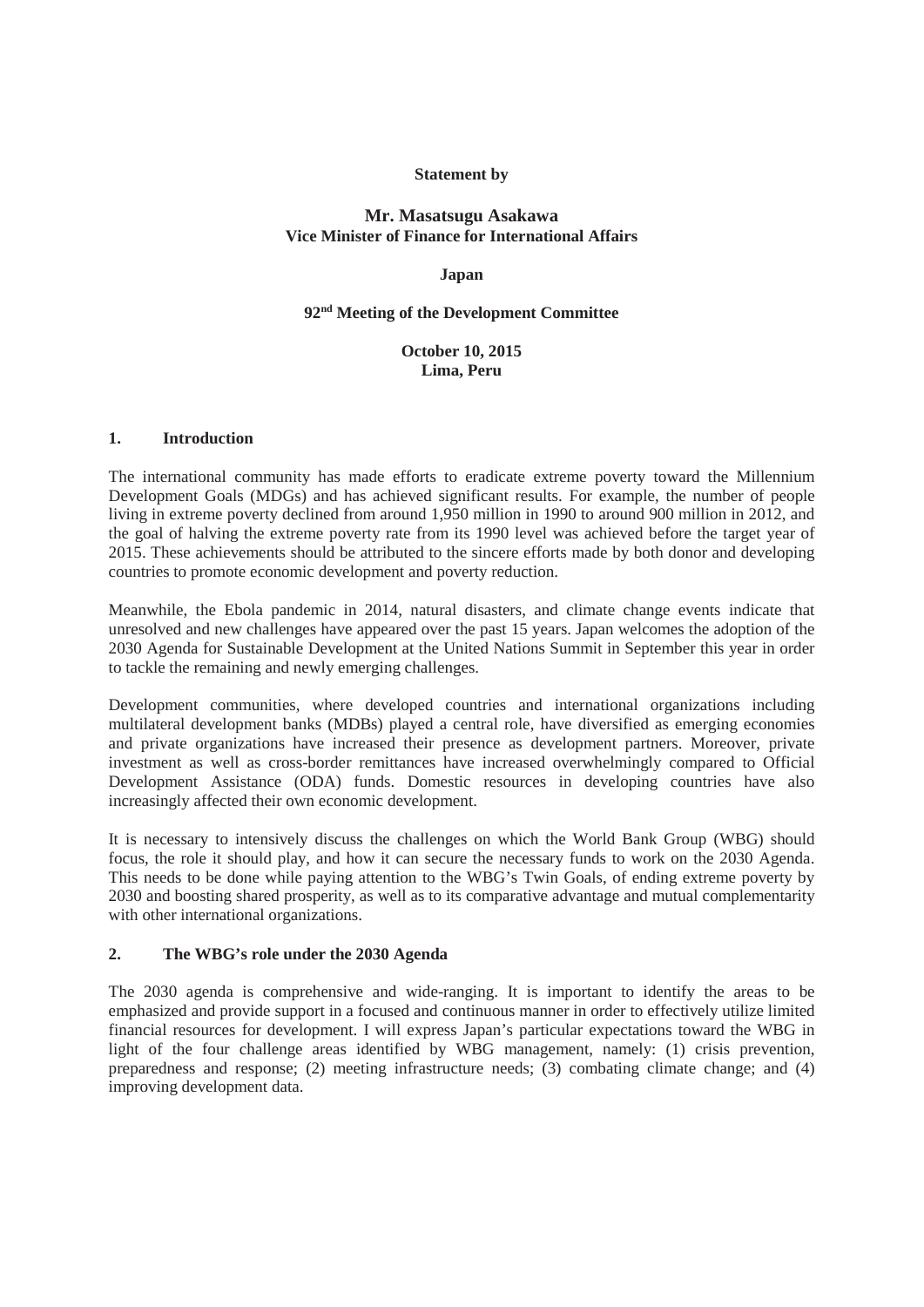#### **(i) Crisis prevention, preparedness and response–global health and disaster risk management**

The Ebola outbreak reminded the international community of the need to establish a comprehensive risk management mechanism.

This shall include both crisis prevention and preparedness in peace time, to be achieved through Universal Health Coverage and at the same time to increase our readiness for crises response that quickly detects and contains an outbreak in case of emergency. This comprehensive risk management approach has a similarity with disaster risk management, which Japan has been promoting for many years.

Japan, together with the WBG, will contribute to constructive discussions in order to strengthen global health governance, and welcomes the WBG's efforts in establishing the Pandemic Emergency Facility, which intends to promptly provide necessary financing while mobilizing private funds in the event of a pandemic threat. Meanwhile, by analogy with natural disaster response, we can apply the concept of "Build Back Better" to post-pandemic restoration and recovery. Specifically, emergency assistance should, in the affected countries, aim to build health systems that are more resilient than before the pandemic.

In December 2015, Japan will host the Global Conference on Universal Health Coverage in Tokyo. As the next chair of the G7 Summit, Japan regards global health as a priority agenda, and this conference will be a key milestone in the run-up to next year's G7 Summit. Japan welcomes the participation of President Kim and other prominent leaders of stakeholders to the conference to make a fruitful discussion platform.

Both in developed and developing countries, natural disasters have struck human societies. As was confirmed under the Sendai Framework for Disaster Risk Reduction 2015-2030 adopted in March 2015, disaster risk reduction is a highly cost-effective investment in the prevention of future losses and effective disaster risk management contributes to sustainable development. For example, Peru, the host country of the Annual Meetings, is promoting earthquake-proofing for school buildings under assistance provided through the Disaster Risk Management Hub in Tokyo (Tokyo DRM Hub), benefiting from Japan's relevant knowledge and expertise in the field of education. It is also necessary to continue making effective use of crisis response mechanisms that the WBG has created, such as the Pacific Catastrophe Risk Insurance Pilot Program, while aiming to develop them further.

#### **(ii) Meeting infrastructure needs–quality infrastructure**

Among the important development challenges under the 2030 Agenda is promoting infrastructure development with consideration of the life-cycle cost, safety, resilience against natural disasters, environment and social standards, and development of local human resources through transfer of skills in order to realize inclusive, sustainable and resilient economic growth. In September this year, "the International Workshop on Quality Infrastructure Investment" was held in Antalya, Turkey under the cosponsorship of Japan, Australia and the World Bank, and a consensus was formed among stakeholders on the importance of the points that I mentioned above for promoting infrastructure development.

Currently, the World Bank is reforming a procurement system to introduce the concept of "value for money," including the life-cycle cost, based on the awareness that the quality aspect is essential for the evaluation of infrastructure investment. In the long run, developing countries will benefit by introducing this concept into their own procurement systems. Japan encourages the World Bank to make efforts to disseminate this new framework.

In order to meet growing infrastructure needs, it is also important to mobilize private funds. We expect that the Global Infrastructure Facility (GIF), which started operating in April this year, will further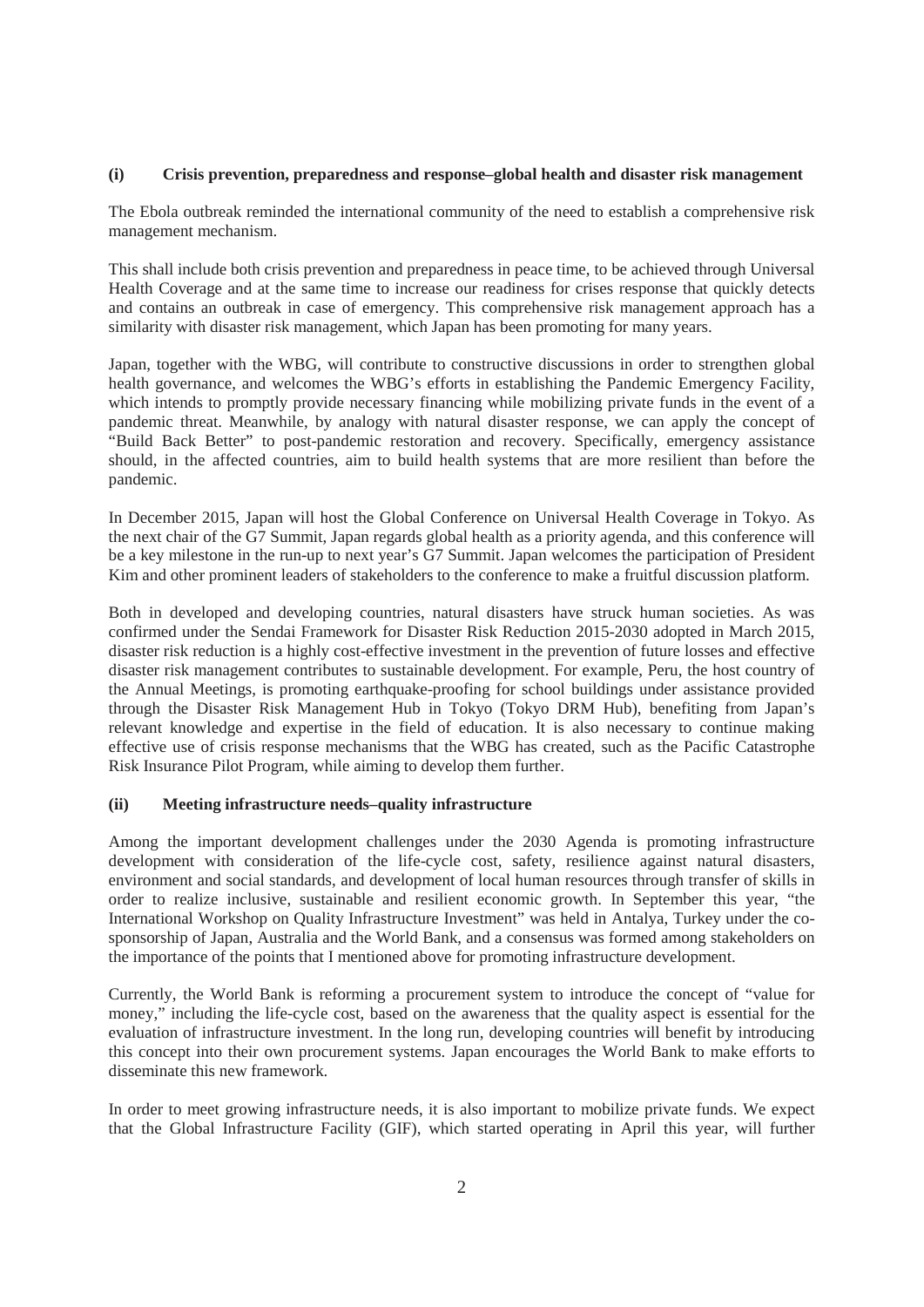promote improving investment environment and public-private partnership infrastructure projects while cooperating with other MDBs.

In order to promote quality infrastructure, Japan will strengthen its cooperation with the WBG, including the IFC and MIGA, while effectively using the partnership with the Tokyo DRM Hub, the Tokyo Development Learning Center and the GIF.

### **(iii) Combating climate change–resolution of global environmental issues**

The international community aims to reach an agreement on a new fair and effective international framework in which all major economies participate for the period in and beyond 2020 at the 21st Conference of Parties to the U.N. Framework Convention on Climate Change that will be held in December this year. The greatest focus of attention is on how to mobilize funds necessary for individual countries, particularly developing countries, in order to take effective actions on mitigation and adaptation toward climate change. Therefore, it is necessary to mobilize public and private funds through all available channels, including those bilateral and multilateral.

In particular, responding to climate change is regarded as addressing various development issues, including energy, urbanization, industry, agriculture and disaster risk management. Japan encourages the WBG to make efforts toward mainstreaming measures against climate change with its experience in providing funds and knowledge in a wide-range of development issues.

The Green Climate Fund (GCF), which was established to specifically work on climate change issues, is scheduled to begin operation this year. Japan encourages the WBG, as an accredited agency of the GCF, to formulate projects with significant development effects for countries particularly vulnerable to climate change, such as island countries and the poorest countries, by making use of the knowledge of the Tokyo DRM Hub.

In addition, Japan expects the Global Environmental Facility (GEF), which is tackling a wide range of global environmental issues not only climate change but also issues including biodiversity, soil degradation, ocean and marine resources, and disposal of chemicals and waste, to continue to address these issues from multiple perspectives based on GEF2020, the GEF long-term strategy, under the continued leadership of CEO Naoko Ishii.

# **(iv) Improving Development Data (accurate measuring and use of data for improvement of policy development) – technical assistance through the Japan Trust Fund**

When the international community works to implement the 2030 Agenda, it is necessary to accurately measure the development effects of individual projects and the development results for a country as a whole and utilize the lessons learned from them for future activities. Accurate measurement of results is significant not only to fulfill the accountability of assistance-providing organizations, including donors and the WBG, but also to let recipient countries enhance the quality of their own policy. Through the Japan Trust Fund, Japan contributes to technical assistance of the WBG to implementing agencies of central and local governments to define their own development results specifically and measure the process toward achieving them in order to enhance their own policy making systems.

# **3. Ensuring Financial Resources**

The WBG should appropriately play the role that the international community expects. Japan supports the WBG's initiatives to develop a solid financial base and financial tools necessary for that purpose. Japan will make active contributions to discussions about the effective use of existing funds through